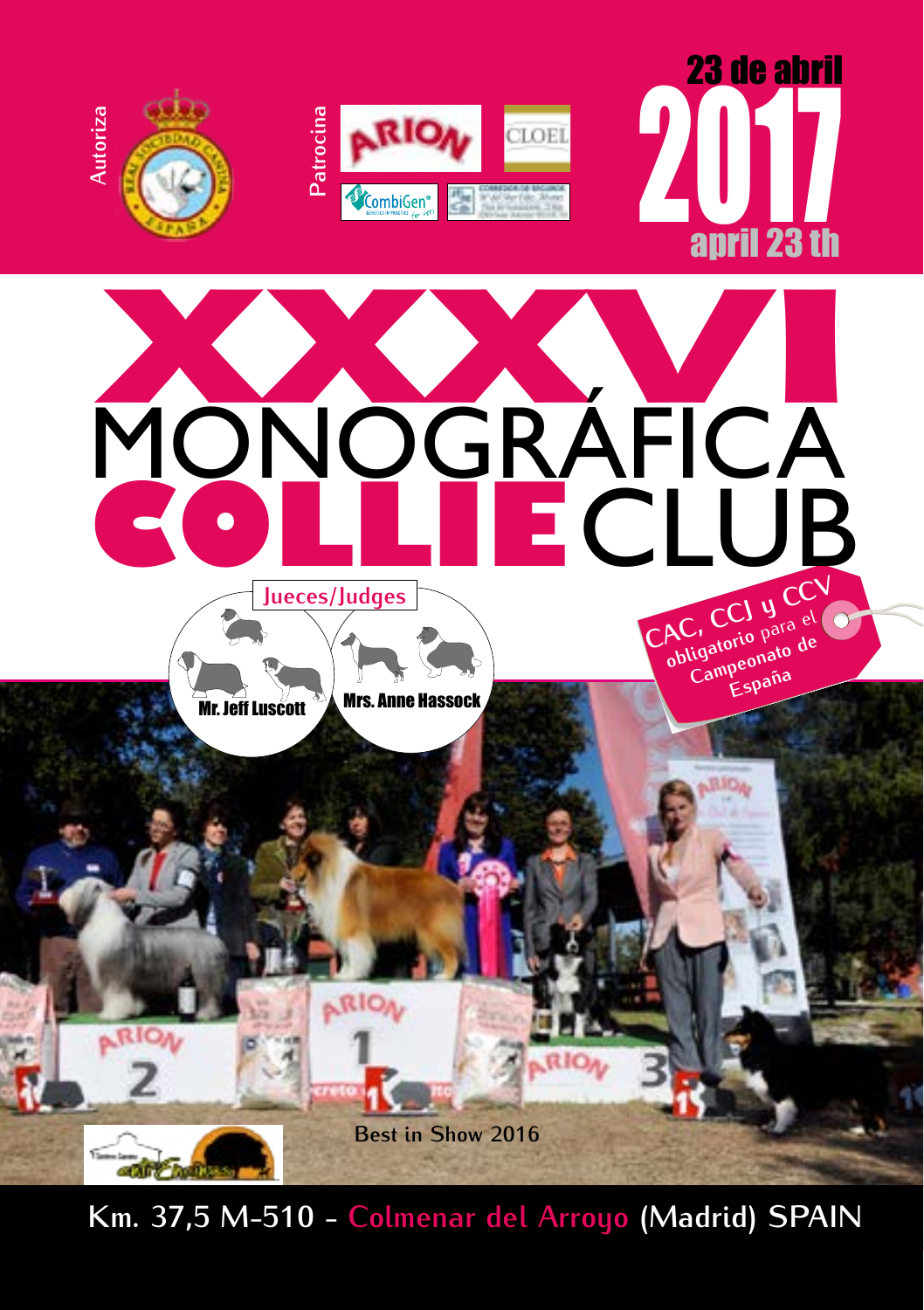| BEARDED COLLIE JÓVENES MACHO                            |
|---------------------------------------------------------|
|                                                         |
| <b>BEARDED COLLIE ABIERTA MACHO</b>                     |
|                                                         |
| BEARDED COLLIE ABIERTA MACHO                            |
|                                                         |
| <b>BEARDED COLLIE CAMPEONES MACHO</b>                   |
| IBCH ESCH ESJCH CLUB16CH AMBEROSE KISS OF PASSION  EXC1 |
| <b>BEARDED COLLIE CAMPEONES MACHO</b>                   |
|                                                         |
| <b>BEARDED COLLIE VETERANOS MACHO</b>                   |
| MULTI BIS, MULTI CH. DOUBLE SCOTCH QUPIDO  EXC1 CCV     |
| BEARDED COLLIE CACHORROS HEMBRA                         |
|                                                         |
| BEARDED COLLIE JÓVENES HEMBRA                           |
|                                                         |
| <b>BEARDED COLLIE JÓVENES HEMBRA</b>                    |
|                                                         |
| BEARDED COLLIE JÓVENES HEMBRA                           |
|                                                         |
| BEARDED COLLIE INTERMEDIA HEMBRA                        |
|                                                         |
| BEARDED COLLIE INTERMEDIA HEMBRA                        |
|                                                         |

| BEARDED COLLIE INTERMEDIA HEMBRA                             |
|--------------------------------------------------------------|
|                                                              |
| <b>BEARDED COLLIE ABIERTA HEMBRA</b>                         |
|                                                              |
| BEARDED COLLIE ABIERTA HEMBRA                                |
|                                                              |
| BEARDED COLLIE ABIERTA HEMBRA                                |
|                                                              |
| BEARDED COLLIE ABIERTA HEMBRA                                |
|                                                              |
| BEARDED COLLIE ABIERTA HEMBRA                                |
|                                                              |
| BEARDED COLLIE ABIERTA HEMBRA                                |
|                                                              |
| BEARDED COLLIE CAMPEONES HEMBRA                              |
|                                                              |
| <b>BEARDED COLLIE VETERANOS HEMBRA</b>                       |
| MULTI BVIS, MULTI CH. DONNATELLA DE GIANVIE  EXC1CCV MV BISV |
| <b>BORDER COLLIE CACHORROS MACHO</b>                         |
|                                                              |
| <b>BORDER COLLIE CACHORROS MACHO</b>                         |
|                                                              |
| <b>BORDER COLLIE CACHORROS MACHO</b>                         |
|                                                              |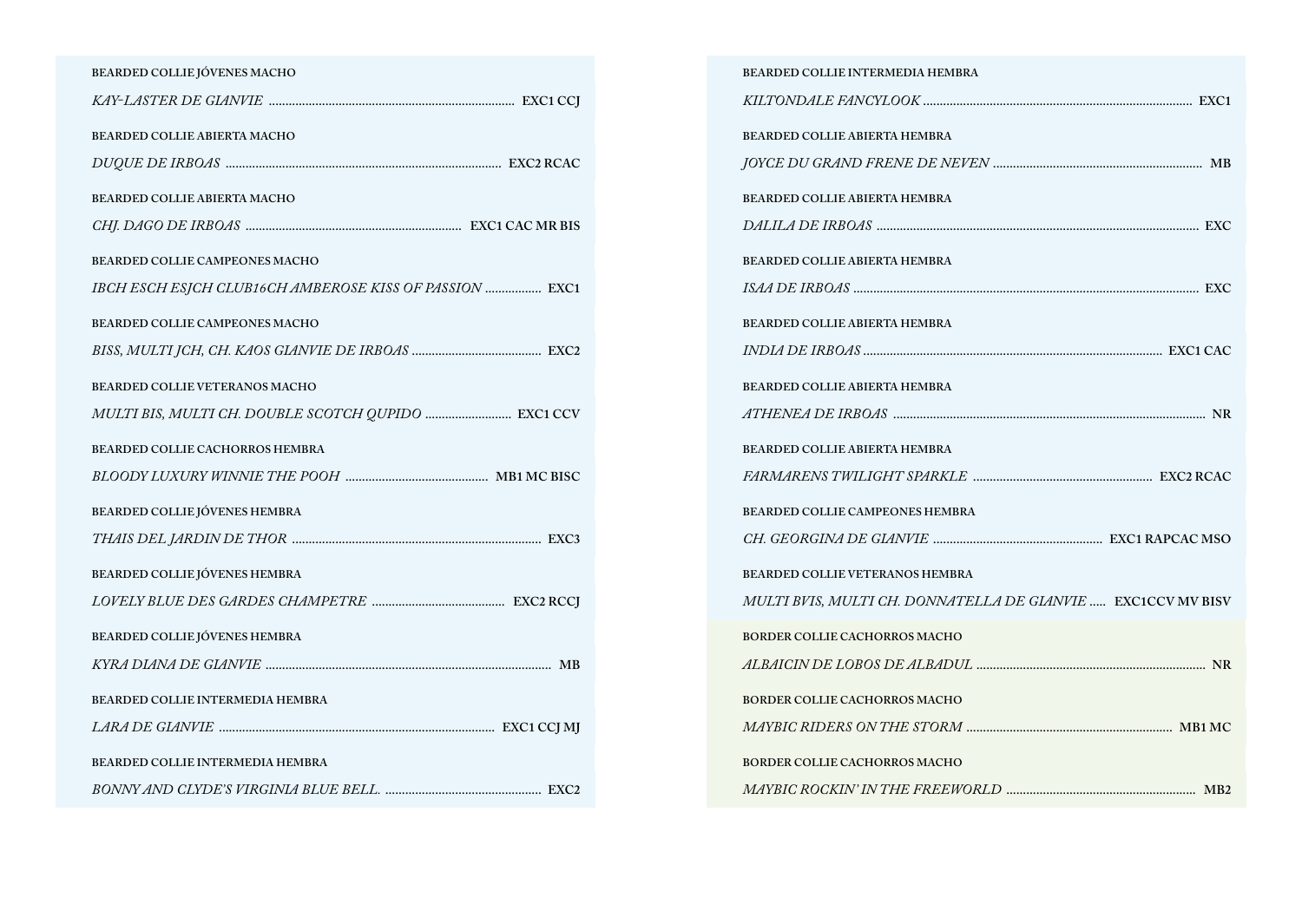| <b>BORDER COLLIE CACHORROS MACHO</b> |
|--------------------------------------|
|                                      |
| <b>BORDER COLLIE JÓVENES MACHO</b>   |
|                                      |
| <b>BORDER COLLIE JÓVENES MACHO</b>   |
|                                      |
| <b>BORDER COLLIE JÓVENES MACHO</b>   |
|                                      |
| <b>BORDER COLLIE JÓVENES MACHO</b>   |
|                                      |
| <b>BORDER COLLIE ABIERTA MACHO</b>   |
|                                      |
| <b>BORDER COLLIE ABIERTA MACHO</b>   |
|                                      |
| <b>BORDER COLLIE ABIERTA MACHO</b>   |
|                                      |
| <b>BORDER COLLIE ABIERTA MACHO</b>   |
|                                      |
| <b>BORDER COLLIE ABIERTA MACHO</b>   |
|                                      |
| <b>BORDER COLLIE ABIERTA MACHO</b>   |
|                                      |
| <b>BORDER COLLIE ABIERTA MACHO</b>   |
|                                      |

| <b>BORDER COLLIE ABIERTA MACHO</b>                         |
|------------------------------------------------------------|
|                                                            |
| <b>BORDER COLLIE ABIERTA MACHO</b>                         |
|                                                            |
| BORDER COLLIE CACHORROS HEMBRA                             |
|                                                            |
| <b>BORDER COLLIE JÓVENES HEMBRA</b>                        |
|                                                            |
| <b>BORDER COLLIE JÓVENES HEMBRA</b>                        |
|                                                            |
| <b>BORDER COLLIE ABIERTA HEMBRA</b>                        |
|                                                            |
| <b>BORDER COLLIE ABIERTA HEMBRA</b>                        |
|                                                            |
| <b>BORDER COLLIE ABIERTA HEMBRA</b>                        |
|                                                            |
| <b>BORDER COLLIE ABIERTA HEMBRA</b>                        |
|                                                            |
| <b>BORDER COLLIE ABIERTA HEMBRA</b>                        |
|                                                            |
| <b>BORDER COLLIE ABIERTA HEMBRA</b>                        |
|                                                            |
| <b>BORDER COLLIE CAMPEONES HEMBRA</b>                      |
| MULTI CH. SHORELAND SURE TO BE FAMOUS  EXC1 RAPPEL CAC MSO |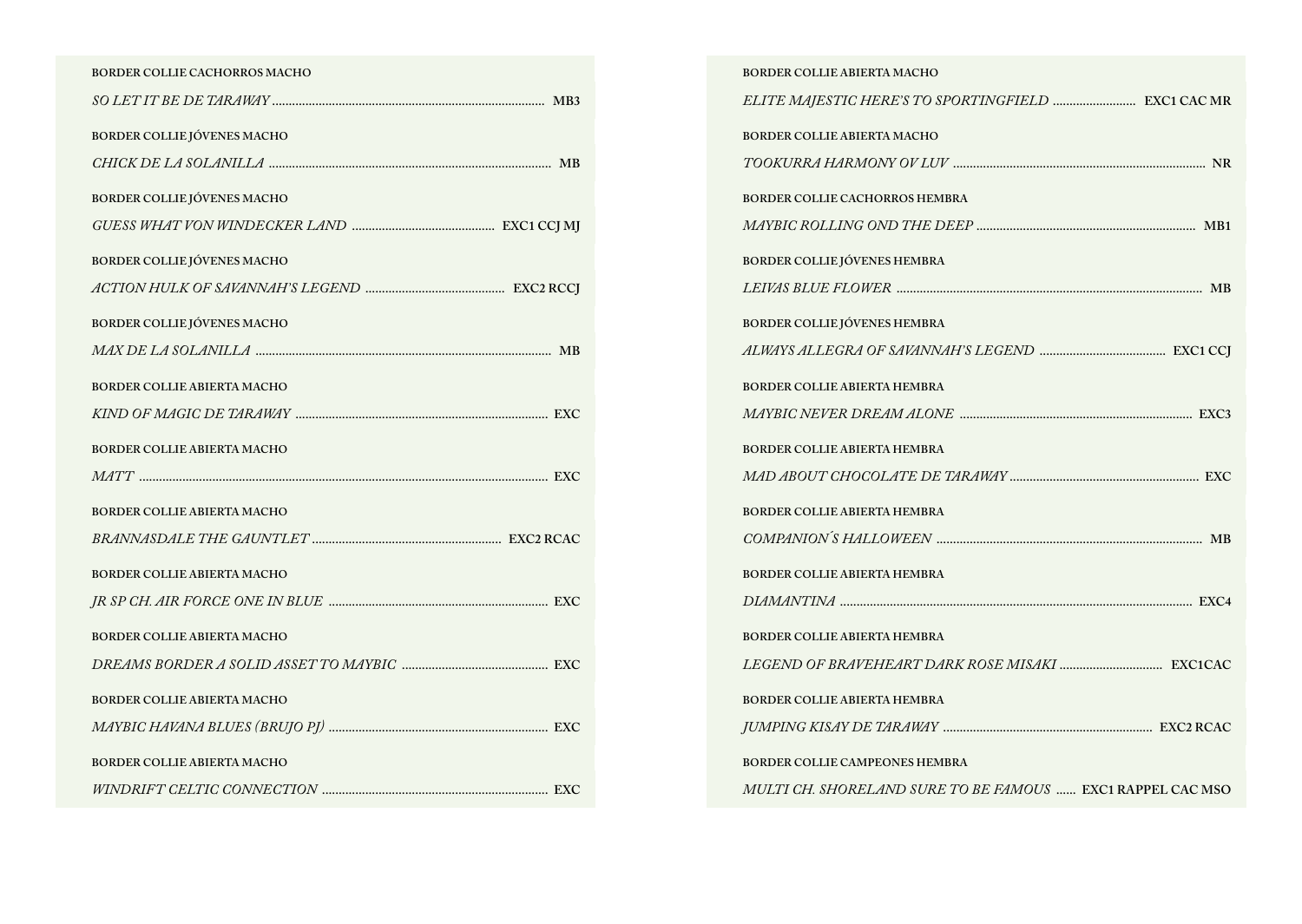| ROUGH COLLIE MUY CACHORROS MACHO |
|----------------------------------|
|                                  |
| ROUGH COLLIE MUY CACHORROS MACHO |
|                                  |
| ROUGH COLLIE CACHORROS MACHO     |
|                                  |
| ROUGH COLLIE CACHORROS MACHO     |
|                                  |
| ROUGH COLLIE CACHORROS MACHO     |
|                                  |
| ROUGH COLLIE CACHORROS MACHO     |
|                                  |
| ROUGH COLLIE CACHORROS MACHO     |
|                                  |
|                                  |
| ROUGH COLLIE JÓVENES MACHO       |
|                                  |
| ROUGH COLLIE JÓVENES MACHO       |
|                                  |
| ROUGH COLLIE JÓVENES MACHO       |
|                                  |
| ROUGH COLLIE JÓVENES MACHO       |
|                                  |
| ROUGH COLLIE JÓVENES MACHO       |

| ROUGH COLLIE JÓVENES MACHO                            |
|-------------------------------------------------------|
|                                                       |
| ROUGH COLLIE JÓVENES MACHO                            |
|                                                       |
| ROUGH COLLIE JÓVENES MACHO                            |
|                                                       |
| ROUGH COLLIE JÓVENES MACHO                            |
|                                                       |
| ROUGH COLLIE INTERMEDIA MACHO                         |
|                                                       |
| ROUGH COLLIE INTERMEDIA MACHO                         |
|                                                       |
| ROUGH COLLIE INTERMEDIA MACHO                         |
|                                                       |
| ROUGH COLLIE INTERMEDIA MACHO                         |
|                                                       |
| ROUGH COLLIE INTERMEDIA MACHO                         |
|                                                       |
| ROUGH COLLIE ABIERTA MACHO                            |
|                                                       |
| ROUGH COLLIE ABIERTA MACHO                            |
|                                                       |
| ROUGH COLLIE ABIERTA MACHO                            |
| CHJ CHGIB NORWENGK SKY THE BLUE BRONTES  EXC1 CAC MSO |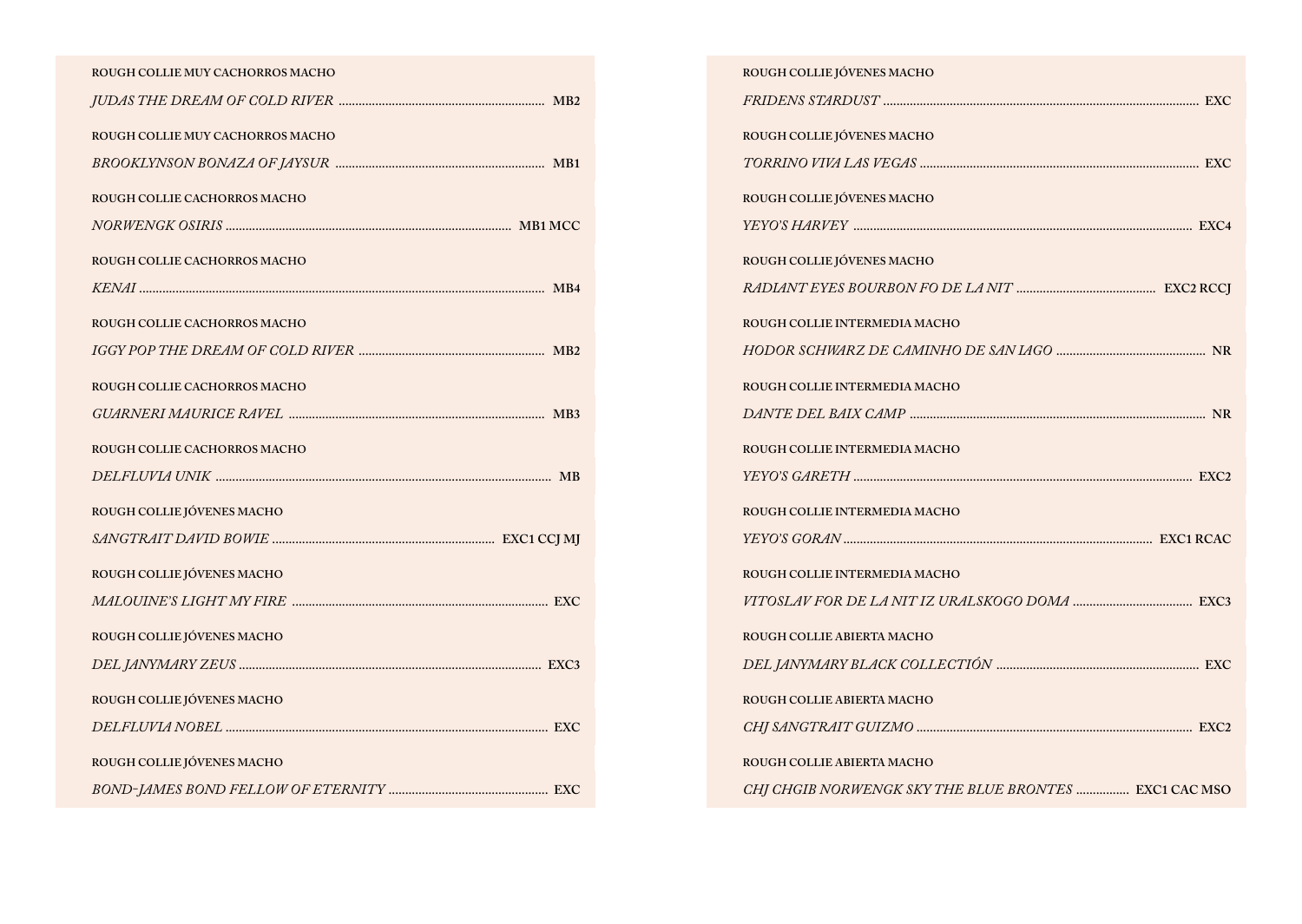## **Rough Collie Abierta Macho**

| ROUGH COLLIE ABIERTA MACHO                                     |
|----------------------------------------------------------------|
|                                                                |
| ROUGH COLLIE ABIERTA MACHO                                     |
|                                                                |
| ROUGH COLLIE ABIERTA MACHO                                     |
|                                                                |
| ROUGH COLLIE ABIERTA MACHO                                     |
|                                                                |
| ROUGH COLLIE ABIERTA MACHO                                     |
|                                                                |
| ROUGH COLLIE ABIERTA MACHO                                     |
|                                                                |
| ROUGH COLLIE ABIERTA MACHO                                     |
|                                                                |
| ROUGH COLLIE ABIERTA MACHO                                     |
|                                                                |
| ROUGH COLLIE ABIERTA MACHO                                     |
|                                                                |
| ROUGH COLLIE ABIERTA MACHO                                     |
|                                                                |
| ROUGH COLLIE ABIERTA MACHO                                     |
| WISEWYN ICE FIRE LW16 PW17 JCH(PT) CH(PT GI CIB) GRCH(PT)  EXC |

| ROUGH COLLIE ABIERTA MACHO        |  |
|-----------------------------------|--|
|                                   |  |
| ROUGH COLLIE ABIERTA MACHO        |  |
|                                   |  |
| ROUGH COLLIE ABIERTA MACHO        |  |
|                                   |  |
| ROUGH COLLIE ABIERTA MACHO        |  |
|                                   |  |
| ROUGH COLLIE ABIERTA MACHO        |  |
|                                   |  |
| ROUGH COLLIE CAMPEONES MACHO      |  |
|                                   |  |
| ROUGH COLLIE ABIERTA MACHO        |  |
|                                   |  |
| ROUGH COLLIE ABIERTA MACHO        |  |
|                                   |  |
| ROUGH COLLIE CAMPEONES MACHO      |  |
|                                   |  |
| ROUGH COLLIE MUY CACHORROS HEMBRA |  |
|                                   |  |
| ROUGH COLLIE CACHORROS HEMBRA     |  |
|                                   |  |
| ROUGH COLLIE CACHORROS HEMBRA     |  |
|                                   |  |
|                                   |  |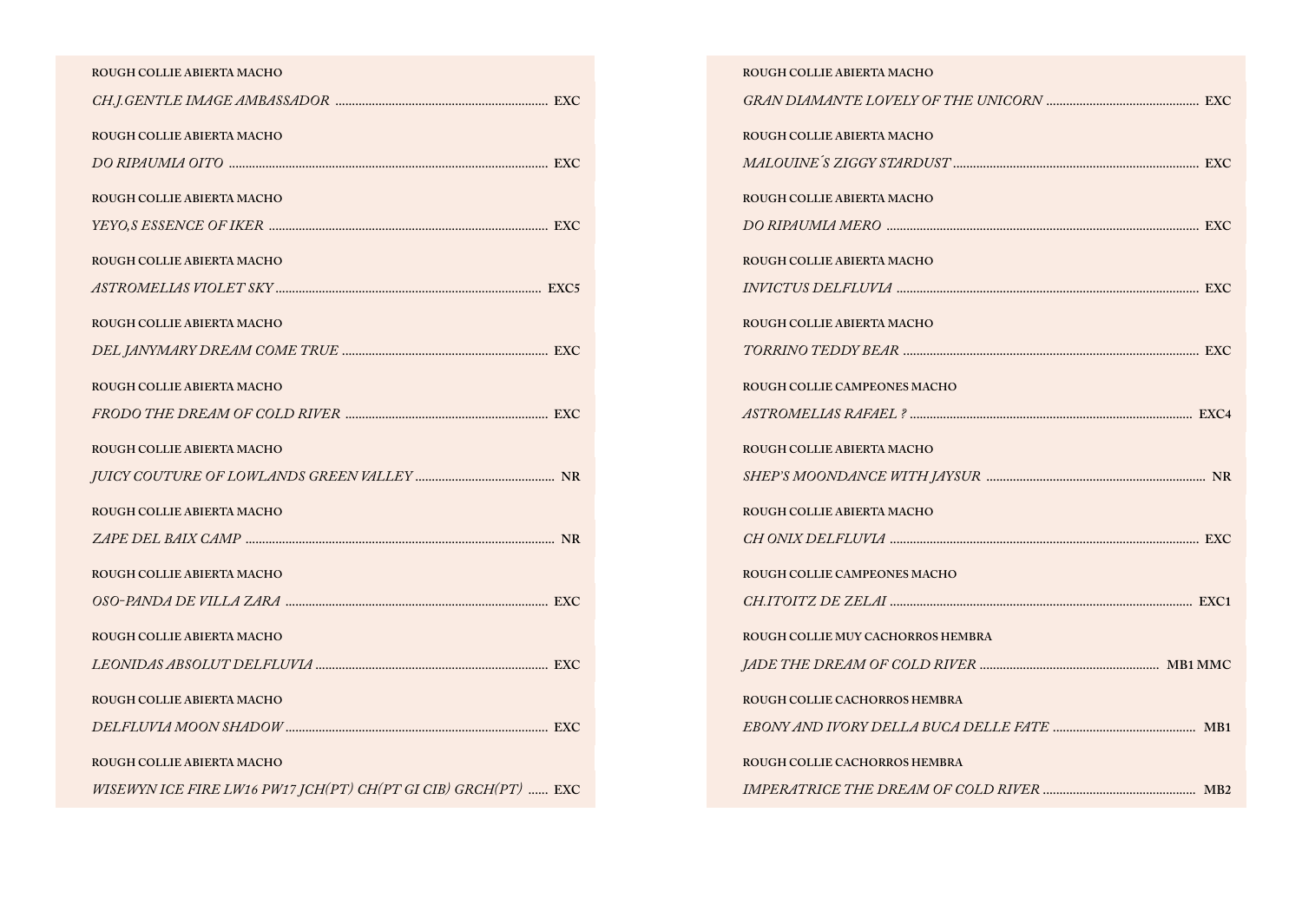| ROUGH COLLIE CACHORROS HEMBRA |
|-------------------------------|
|                               |
| ROUGH COLLIE CACHORRO HEMBRA  |
|                               |
| ROUGH COLLIE CACHORROS HEMBRA |
|                               |
| ROUGH COLLIE JÓVENES HEMBRA   |
|                               |
| ROUGH COLLIE JÓVENES HEMBRA   |
|                               |
| ROUGH COLLIE JÓVENES HEMBRA   |
|                               |
| ROUGH COLLIE JÓVENES HEMBRA   |
|                               |
| ROUGH COLLIE JÓVENES HEMBRA   |
|                               |
| ROUGH COLLIE JÓVENES HEMBRA   |
|                               |
| ROUGH COLLIE JÓVENES HEMBRA   |
|                               |
| ROUGH COLLIE JOVEN HEMBRA     |
|                               |
| ROUGH COLLIE JÓVENES HEMBRA   |
|                               |

| ROUGH COLLIE JÓVENES HEMBRA    |
|--------------------------------|
|                                |
| ROUGH COLLIE INTERMEDIA HEMBRA |
|                                |
| ROUGH COLLIE INTERMEDIA HEMBRA |
|                                |
| ROUGH COLLIE INTERMEDIA HEMBRA |
|                                |
| ROUGH COLLIE INTERMEDIA HEMBRA |
|                                |
| ROUGH COLLIE ABIERTA HEMBRA    |
|                                |
| ROUGH COLLIE ABIERTA HEMBRA    |
|                                |
| ROUGH COLLIE ABIERTA HEMBRA    |
|                                |
| ROUGH COLLIE ABIERTA HEMBRA    |
|                                |
| ROUGH COLLIE ABIERTA HEMBRA    |
|                                |
| ROUGH COLLIE ABIERTA HEMBRA    |
|                                |
| ROUGH COLLIE ABIERTA HEMBRA    |
|                                |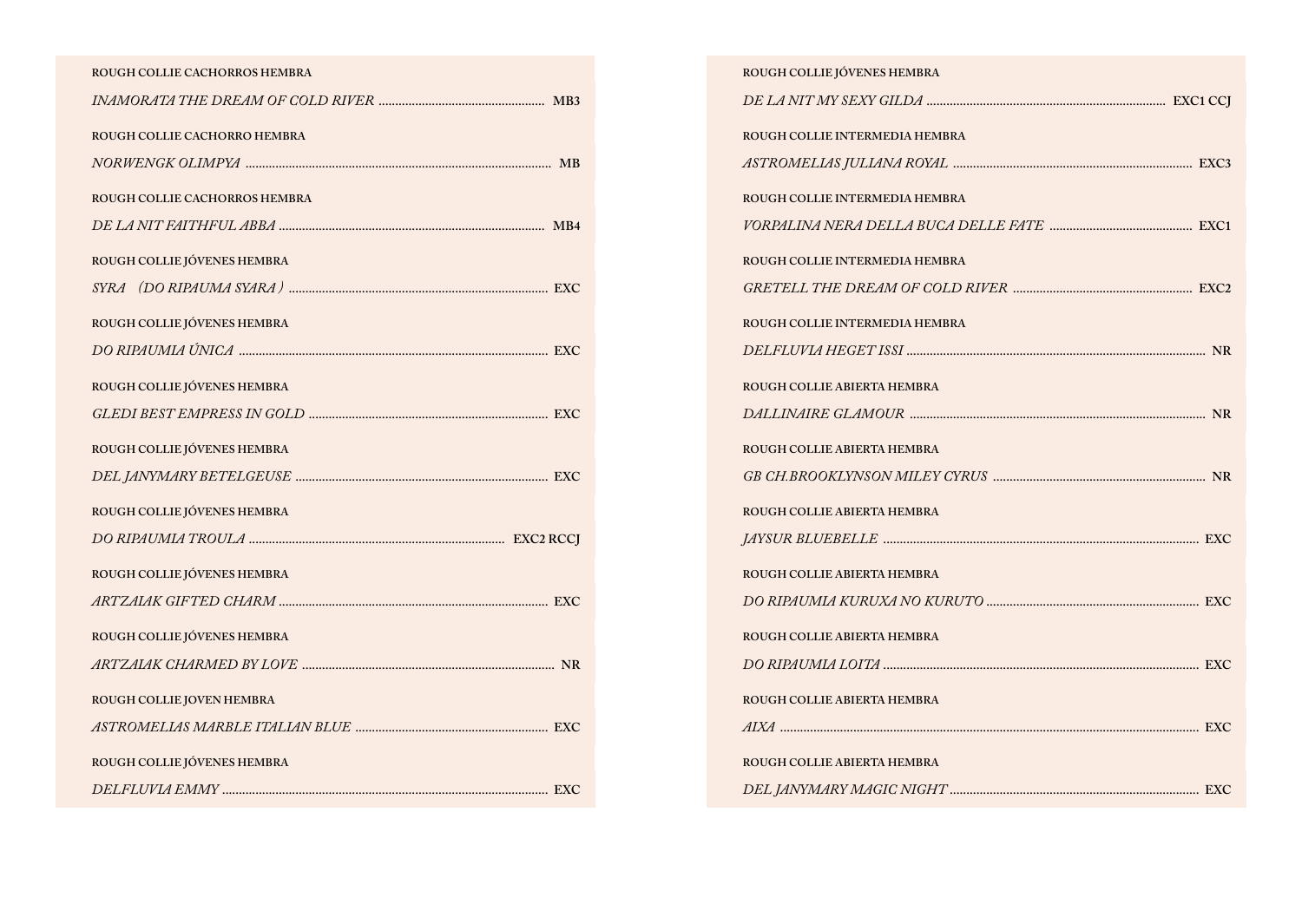| ROUGH COLLIE ABIERTA HEMBRA   |
|-------------------------------|
|                               |
| ROUGH COLLIE ABIERTA HEMBRA   |
|                               |
| ROUGH COLLIE ABIERTA HEMBRA   |
|                               |
| ROUGH COLLIE ABIERTA HEMBRA   |
|                               |
|                               |
| ROUGH COLLIE ABIERTA HEMBRA   |
|                               |
| ROUGH COLLIE ABIERTA HEMBRA   |
|                               |
| ROUGH COLLIE ABIERTA HEMBRA   |
|                               |
| ROUGH COLLIE ABIERTA HEMBRA   |
|                               |
| ROUGH COLLIE ABIERTA HEMBRA   |
|                               |
| ROUGH COLLIE ABIERTA HEMBRA   |
|                               |
|                               |
| ROUGH COLLIE ABIERTA HEMBRA   |
|                               |
| ROUGH COLLIE VETERANOS HEMBRA |
|                               |

| SMOOTH COLLIE JÓVENES MACHO                                |
|------------------------------------------------------------|
|                                                            |
| SHETLAND SHEEPDOG MUY CACHORROS MACHO                      |
|                                                            |
| SHETLAND SHEEPDOG CACHORROS MACHO                          |
|                                                            |
| SHETLAND SHEEPDOG CACHORROS MACHO                          |
|                                                            |
| SHETLAND SHEEPDOG JÓVENES MACHO                            |
| PPW17 PAW17 ZLOTY ROLEX ISKIERKA SZETLANDOW FCI  EXC2 RCCI |
| SHETLAND SHEEPDOG JÓVENES MACHO                            |
|                                                            |
| SHETLAND SHEEPDOG INTERMEDIA MACHO                         |
|                                                            |
| SHETLAND SHEEPDOG ABIERTA MACHO                            |
|                                                            |
| SHETLAND SHEEPDOG ABIERTA MACHO                            |
|                                                            |
| SHETLAND SHEEPDOG ABIERTA MACHO                            |
|                                                            |
| SHETLAND SHEEPDOG CAMPEONES MACHO                          |
|                                                            |
| SHETLAND SHEEPDOG MUY CACHORROS HEMBRA                     |
|                                                            |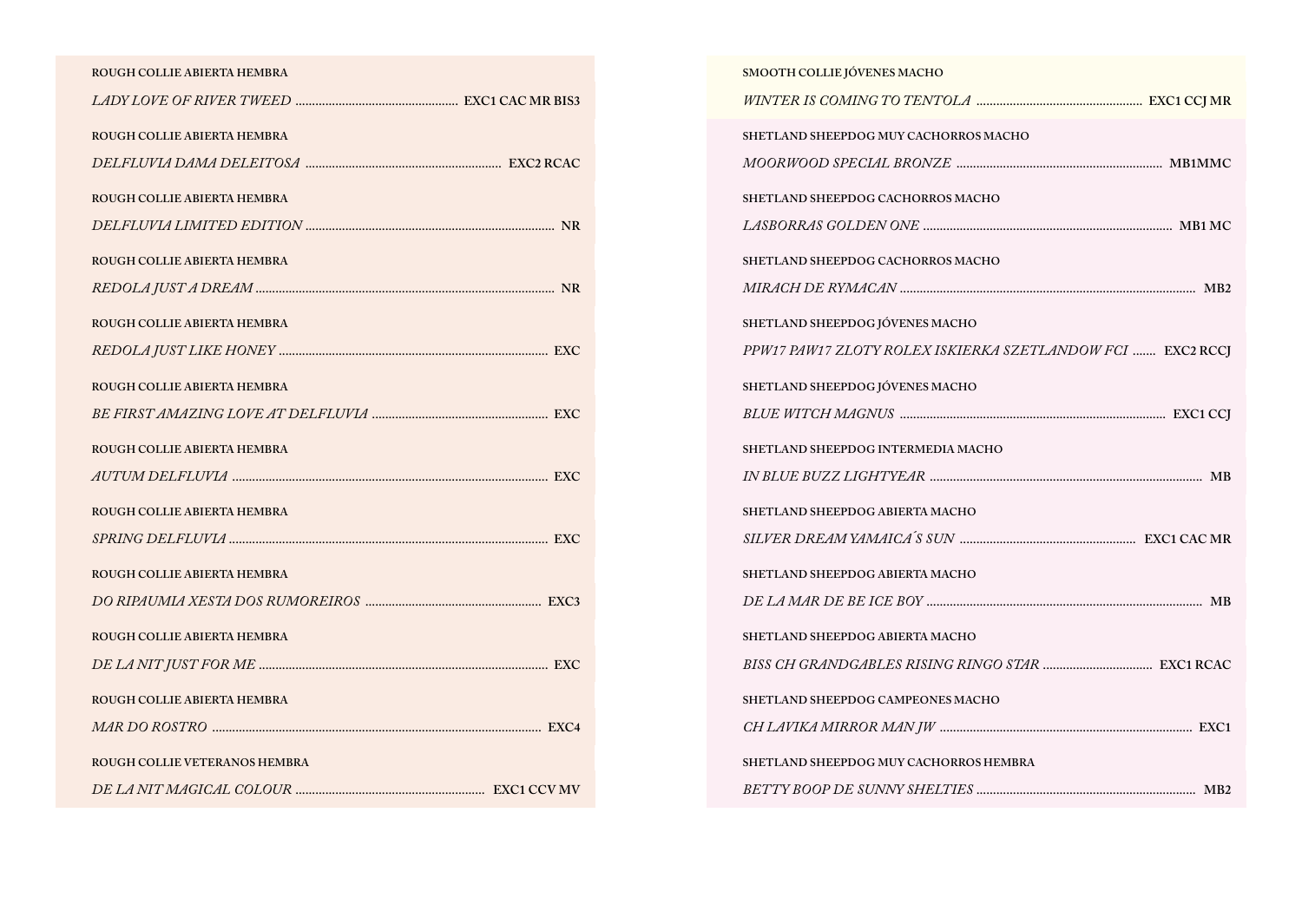| SHETLAND SHEEPDOG MUY CACHORROS HEMBRA |
|----------------------------------------|
|                                        |
| SHETLAND SHEEPDOG MUY CACHORROS HEMBRA |
|                                        |
| SHETLAND SHEEPDOG CACHORROS HEMBRA     |
|                                        |
| SHETLAND SHEEPDOG JÓVENES HEMBRA       |
|                                        |
| SHETLAND SHEEPDOG JÓVENES HEMBRA       |
|                                        |
| SHETLAND SHEEPDOG JÓVENES HEMBRA       |
|                                        |
| SHETLAND SHEEPDOG JÓVENES HEMBRA       |
|                                        |
|                                        |
| SHETLAND SHEEPDOG JÓVENES HEMBRA       |
|                                        |
| SHETLAND SHEEPDOG JÓVENES HEMBRA       |
|                                        |
| SHETLAND SHEEPDOG JÓVENES HEMBRA       |
|                                        |
| SHETLAND SHEEPDOG INTERMEDIA HEMBRA    |
|                                        |
| SHETLAND SHEEPDOG ABIERTA HEMBRA       |

| SHETLAND SHEEPDOG ABIERTA HEMBRA                                |
|-----------------------------------------------------------------|
|                                                                 |
| SHETLAND SHEEPDOG ABIERTA HEMBRA                                |
|                                                                 |
| SHETLAND SHEEPDOG ABIERTA HEMBRA                                |
|                                                                 |
| SHETLAND SHEEPDOG ABIERTA HEMBRA                                |
|                                                                 |
| SHETLAND SHEEPDOG ABIERTA HEMBRA                                |
| MULTI JRCH, JPW16 JPAW16 PW17 ASTURSHELKIE PROMISE OF GOLD EXC4 |
| SHETLAND SHEEPDOG ABIERTA HEMBRA                                |
|                                                                 |
| SHETLAND SHEEPDOG VETERANOS HEMBRA                              |
|                                                                 |
|                                                                 |